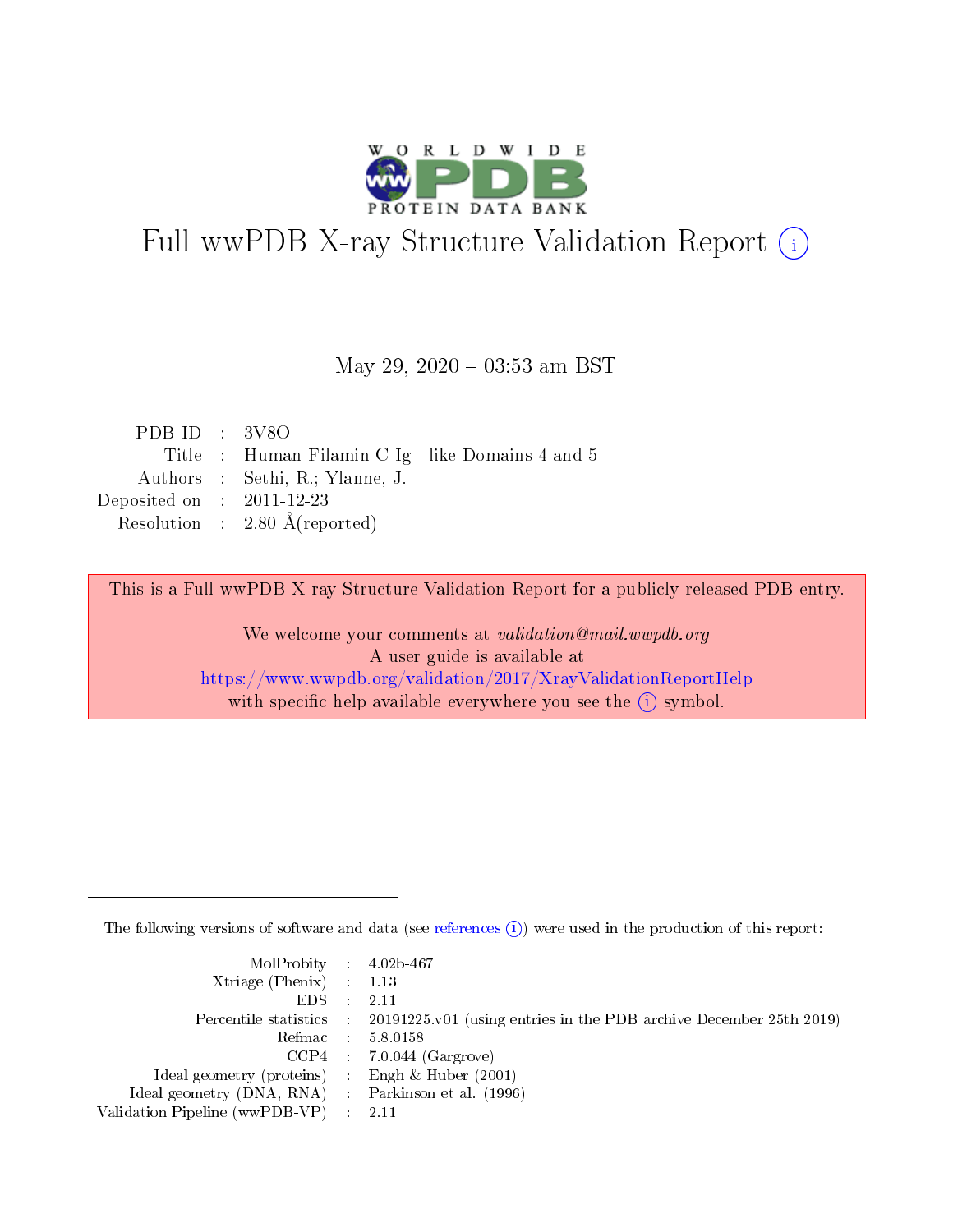# 1 [O](https://www.wwpdb.org/validation/2017/XrayValidationReportHelp#overall_quality)verall quality at a glance  $(i)$

The following experimental techniques were used to determine the structure: X-RAY DIFFRACTION

The reported resolution of this entry is 2.80 Å.

Percentile scores (ranging between 0-100) for global validation metrics of the entry are shown in the following graphic. The table shows the number of entries on which the scores are based.



| Metric                | Whole archive        | Similar resolution                                                        |
|-----------------------|----------------------|---------------------------------------------------------------------------|
|                       | $(\#\text{Entries})$ | $\phi^{\prime}\#\mathrm{Entries}, \mathrm{resolution~range}(\mathrm{A}).$ |
| $R_{free}$            | 130704               | $3140 (2.80 - 2.80)$                                                      |
| Clashscore            | 141614               | $3569(2.80-2.80)$                                                         |
| Ramachandran outliers | 138981               | 3498 (2.80-2.80)                                                          |
| Sidechain outliers    | 138945               | $3500(2.80-2.80)$                                                         |
| RSRZ outliers         | 127900               | $3078(2.80-2.80)$                                                         |

The table below summarises the geometric issues observed across the polymeric chains and their fit to the electron density. The red, orange, yellow and green segments on the lower bar indicate the fraction of residues that contain outliers for  $>=$  3, 2, 1 and 0 types of geometric quality criteria respectively. A grey segment represents the fraction of residues that are not modelled. The numeric value for each fraction is indicated below the corresponding segment, with a dot representing fractions  $\epsilon=5\%$  The upper red bar (where present) indicates the fraction of residues that have poor fit to the electron density. The numeric value is given above the bar.

| Mol | Chain | Length | Quality of chain |     |                             |  |  |  |
|-----|-------|--------|------------------|-----|-----------------------------|--|--|--|
|     |       | 194    | 2%<br>76%        | 16% | 7%                          |  |  |  |
|     |       | 194    | $2\%$<br>67%     | 21% | 9%<br>$\bullet\quad\bullet$ |  |  |  |

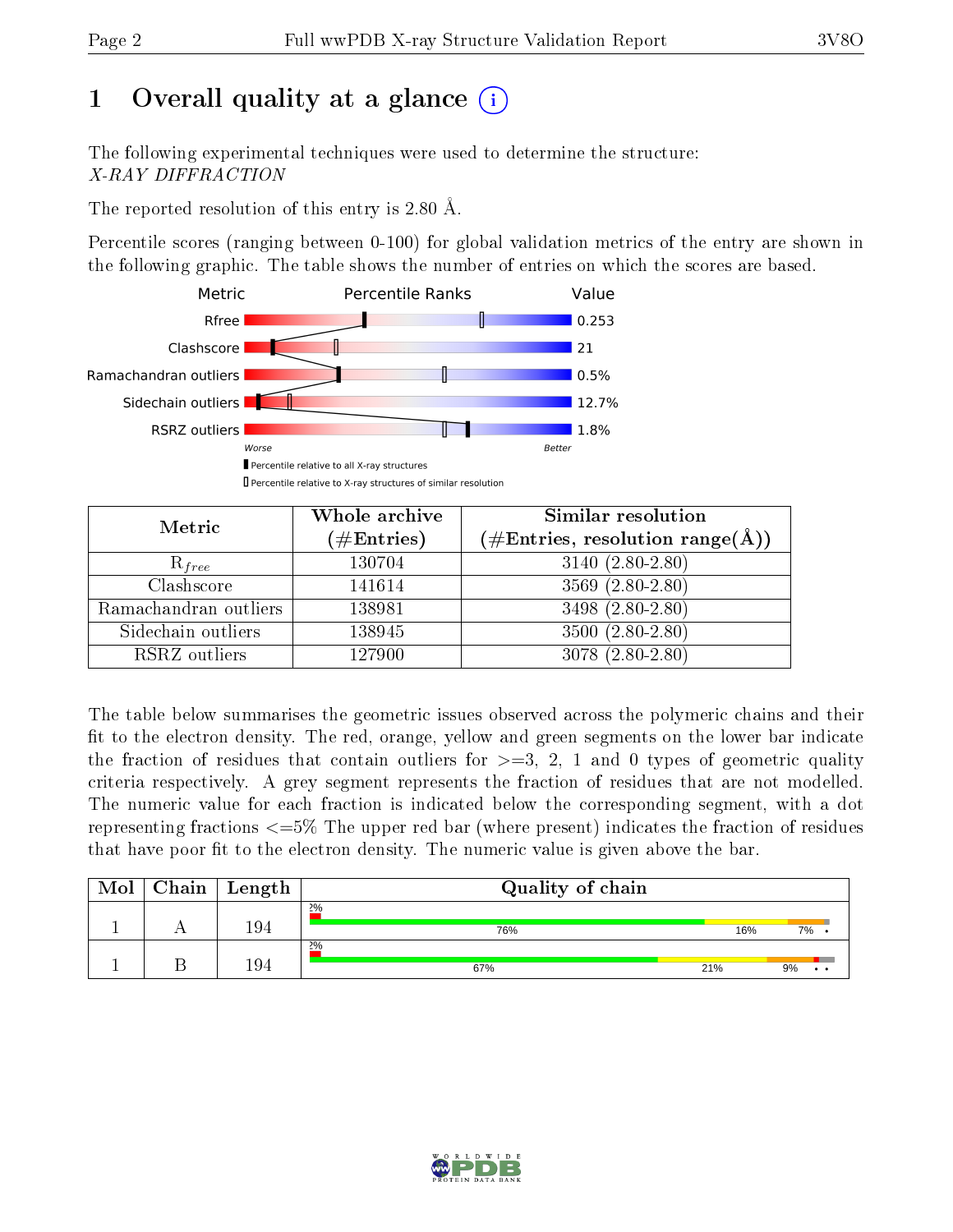# 2 Entry composition (i)

There are 3 unique types of molecules in this entry. The entry contains 2902 atoms, of which 0 are hydrogens and 0 are deuteriums.

In the tables below, the ZeroOcc column contains the number of atoms modelled with zero occupancy, the AltConf column contains the number of residues with at least one atom in alternate conformation and the Trace column contains the number of residues modelled with at most 2 atoms.

| Mol | Chain Residues | <b>Atoms</b> |  |             |       |  |  | $\text{ZeroOcc} \mid \text{AltConf} \mid \text{Trace}$ |  |
|-----|----------------|--------------|--|-------------|-------|--|--|--------------------------------------------------------|--|
|     | 193            | Total C N    |  |             |       |  |  |                                                        |  |
|     |                | 1444 916 241 |  |             | -280- |  |  |                                                        |  |
|     |                | Total C N O  |  |             |       |  |  |                                                        |  |
|     | 188            | 1410         |  | 896 234 273 |       |  |  |                                                        |  |

Molecule 1 is a protein called Filamin-C.

There are 2 discrepancies between the modelled and reference sequences:

| Chain |     | Residue   Modelled | Actual                            | Comment                     | Reference |
|-------|-----|--------------------|-----------------------------------|-----------------------------|-----------|
|       | 568 | GLN                | <b>Contract Contract Contract</b> | EXPRESSION TAG   UNP Q14315 |           |
|       | 568 | GLN                |                                   | EXPRESSION TAG   UNP Q14315 |           |

• Molecule 2 is POTASSIUM ION (three-letter code: K) (formula: K).

|  | $\text{Mol}$   Chain   Residues | Atoms | ZeroOcc   AltConf |  |
|--|---------------------------------|-------|-------------------|--|
|  |                                 | Total |                   |  |

Molecule 3 is water.

|  | Mol   Chain   Residues | Atoms               | ZeroOcc   AltConf |
|--|------------------------|---------------------|-------------------|
|  |                        | Total O<br>21       |                   |
|  | 26                     | Total O<br>26<br>26 |                   |

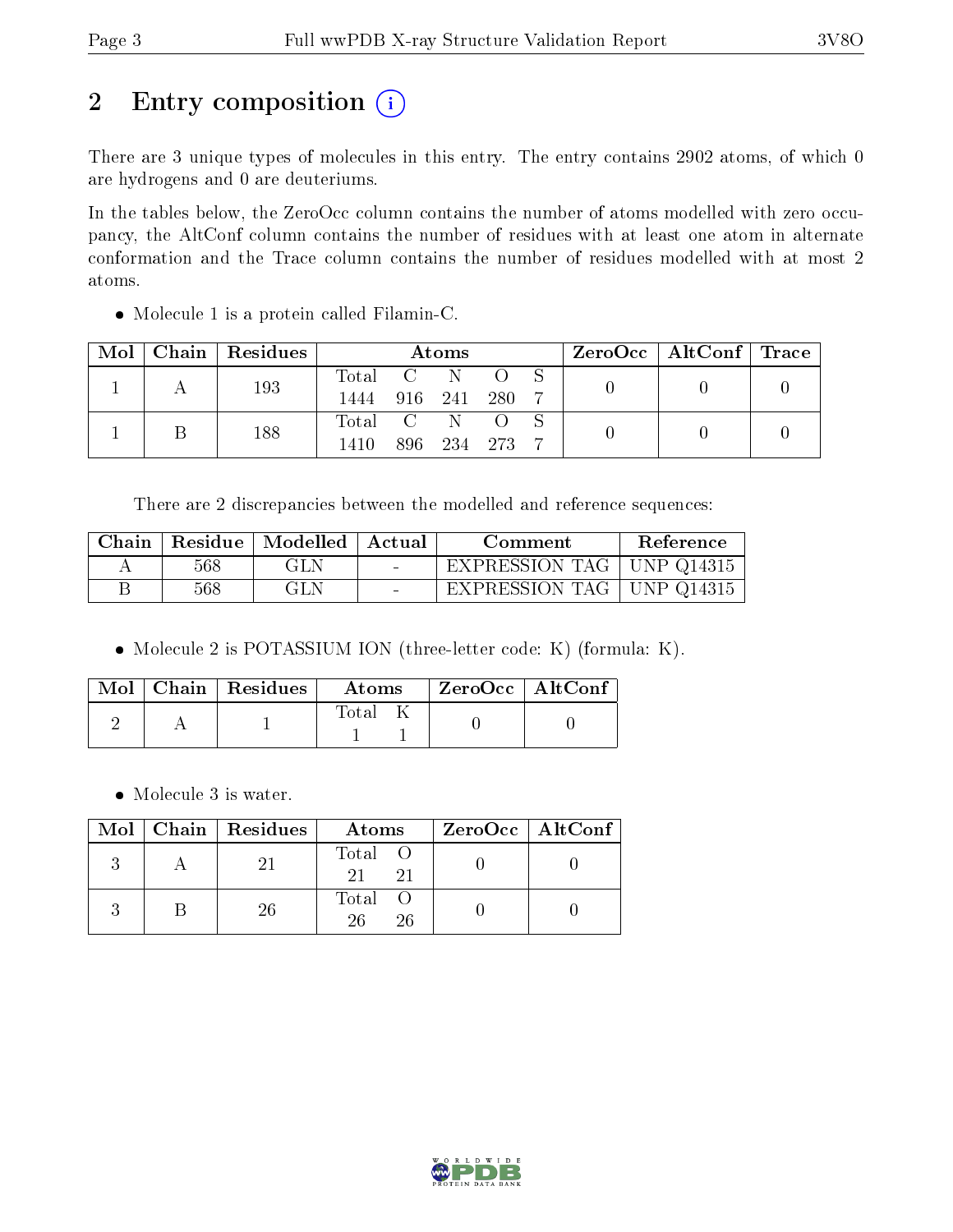## 3 Residue-property plots  $(i)$

These plots are drawn for all protein, RNA and DNA chains in the entry. The first graphic for a chain summarises the proportions of the various outlier classes displayed in the second graphic. The second graphic shows the sequence view annotated by issues in geometry and electron density. Residues are color-coded according to the number of geometric quality criteria for which they contain at least one outlier: green  $= 0$ , yellow  $= 1$ , orange  $= 2$  and red  $= 3$  or more. A red dot above a residue indicates a poor fit to the electron density (RSRZ  $> 2$ ). Stretches of 2 or more consecutive residues without any outlier are shown as a green connector. Residues present in the sample, but not in the model, are shown in grey.



• Molecule 1: Filamin-C

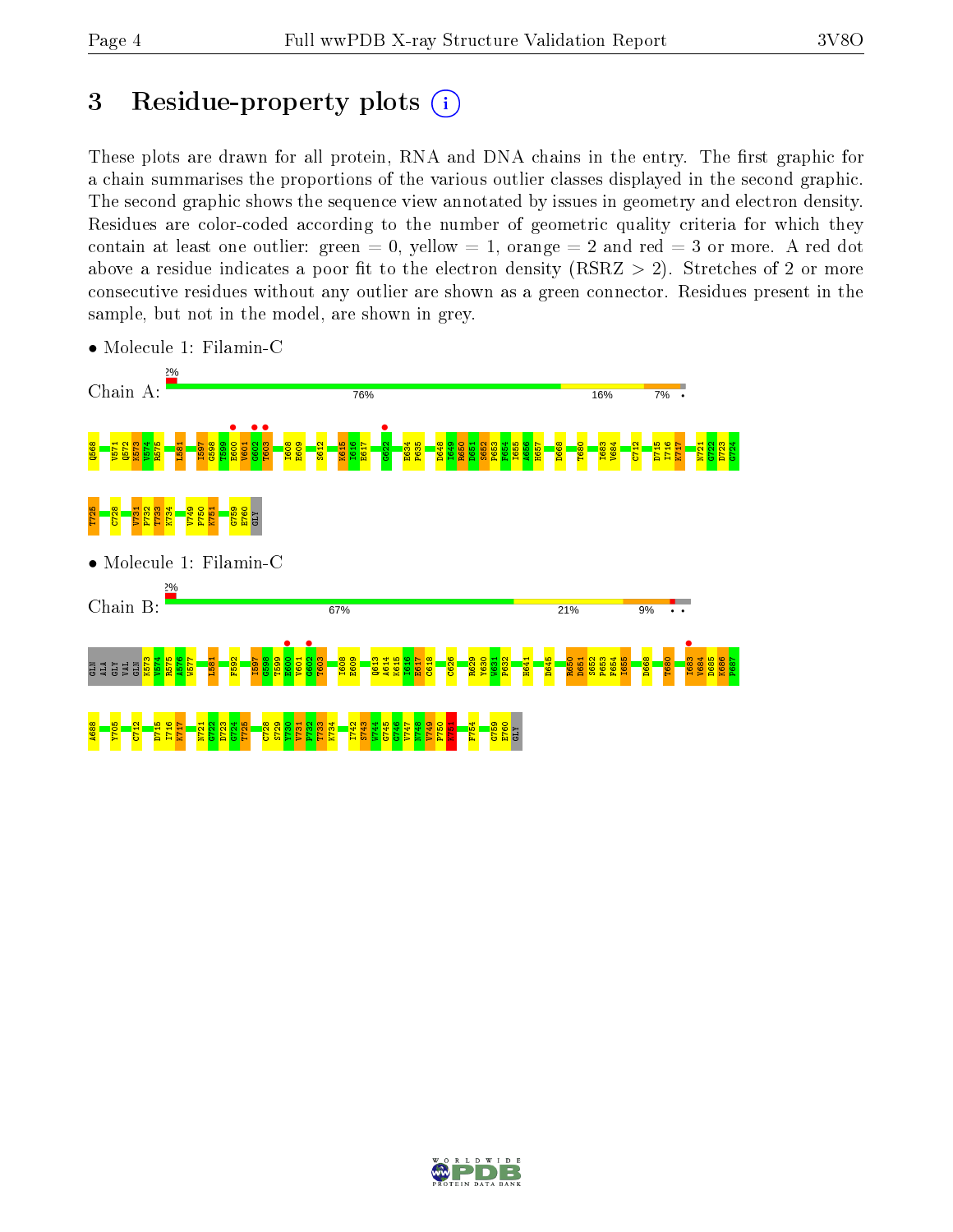## 4 Data and refinement statistics  $(i)$

| Property                                                   | Value                                            | Source     |
|------------------------------------------------------------|--------------------------------------------------|------------|
| Space group                                                | P 21 21 21                                       | Depositor  |
| Cell constants                                             | $63.62\text{\AA}$ 91.35Å 103.72Å                 | Depositor  |
| a, b, c, $\alpha$ , $\beta$ , $\gamma$                     | $90.00^{\circ}$ $90.00^{\circ}$<br>$90.00^\circ$ |            |
| Resolution $(A)$                                           | 46.63<br>$-2.80$                                 | Depositor  |
|                                                            | $45.67 - 2.80$                                   | <b>EDS</b> |
| % Data completeness                                        | $100.0 (46.63 - 2.80)$                           | Depositor  |
| (in resolution range)                                      | 97.8 (45.67-2.80)                                | <b>EDS</b> |
| $\mathrm{R}_{merge}$                                       | (Not available)                                  | Depositor  |
| $\mathrm{R}_{sym}$                                         | $(No\bar{t}$ available)                          | Depositor  |
| $\langle I/\sigma(I) \rangle$ <sup>1</sup>                 | $\sqrt{2.94 \text{ (at } 2.81 \text{\AA})}$      | Xtriage    |
| Refinement program                                         | REFMAC 5.0                                       | Depositor  |
|                                                            | 0.200,<br>0.255                                  | Depositor  |
| $R, R_{free}$                                              | $0.209$ ,<br>0.253                               | DCC        |
| $\mathcal{R}_{free}$ test set                              | 1512 reflections $(10.00\%)$                     | wwPDB-VP   |
| Wilson B-factor $(A^2)$                                    | 35.3                                             | Xtriage    |
| Anisotropy                                                 | 0.162                                            | Xtriage    |
| Bulk solvent $k_{sol}$ (e/Å <sup>3</sup> ), $B_{sol}(A^2)$ | $0.37$ , $35.4$                                  | <b>EDS</b> |
| L-test for $\mathrm{twinning}^2$                           | $< L >$ = 0.48, $< L2$ = 0.31                    | Xtriage    |
| Estimated twinning fraction                                | No twinning to report.                           | Xtriage    |
| $F_o, F_c$ correlation                                     | 0.91                                             | <b>EDS</b> |
| Total number of atoms                                      | 2902                                             | wwPDB-VP   |
| Average B, all atoms $(A^2)$                               | 28.0                                             | wwPDB-VP   |

Xtriage's analysis on translational NCS is as follows: The largest off-origin peak in the Patterson function is  $8.98\%$  of the height of the origin peak. No significant pseudotranslation is detected.

<sup>&</sup>lt;sup>2</sup>Theoretical values of  $\langle |L| \rangle$ ,  $\langle L^2 \rangle$  for acentric reflections are 0.5, 0.333 respectively for untwinned datasets, and 0.375, 0.2 for perfectly twinned datasets.



<span id="page-4-1"></span><span id="page-4-0"></span><sup>1</sup> Intensities estimated from amplitudes.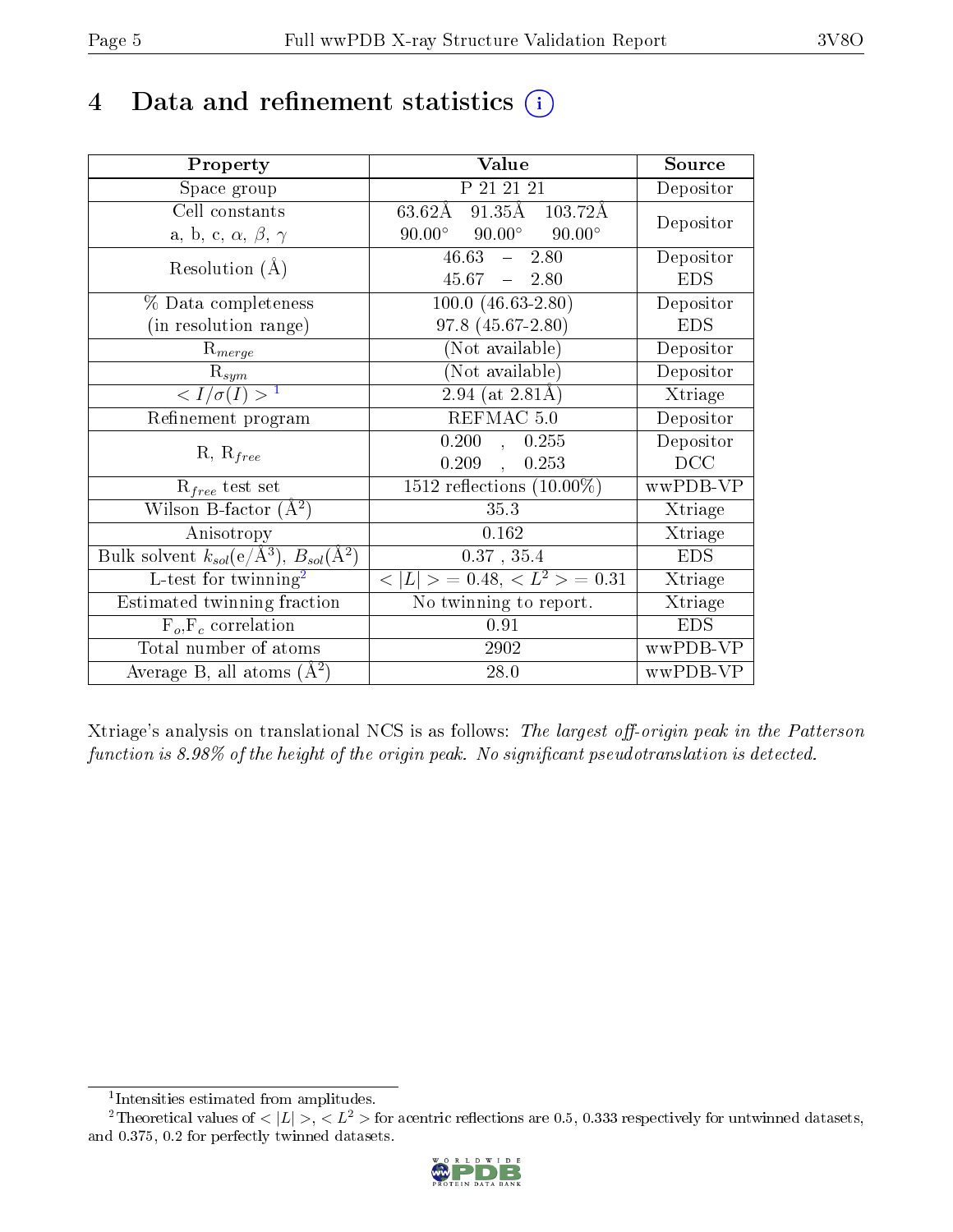# 5 Model quality  $(i)$

### 5.1 Standard geometry  $(i)$

Bond lengths and bond angles in the following residue types are not validated in this section: K

The Z score for a bond length (or angle) is the number of standard deviations the observed value is removed from the expected value. A bond length (or angle) with  $|Z| > 5$  is considered an outlier worth inspection. RMSZ is the root-mean-square of all Z scores of the bond lengths (or angles).

| Mol | Chain |      | <b>Bond lengths</b> | Bond angles |           |  |
|-----|-------|------|---------------------|-------------|-----------|--|
|     |       | RMSZ | # $ Z >5$           | RMSZ        | # $ Z >5$ |  |
|     |       | 0.95 | 0/1482              | 0.87        | /2019     |  |
|     | В     | 1.03 | $3/1448$ $(0.2\%)$  | 0.90        | /1973     |  |
| AП  | Αll   | 0.99 | $3/2930$ $(0.1\%)$  | 0.88        | /3992     |  |

All (3) bond length outliers are listed below:

|  |         |       | $\text{Mol}$   Chain   Res   Type   Atoms | $\mathbf{Z}$ | $\mid$ Observed(Å) $\mid$ Ideal(Å) $\mid$ |      |
|--|---------|-------|-------------------------------------------|--------------|-------------------------------------------|------|
|  | 684     |       | $\vdash$ VAL $\mid$ CB-CG1 $\mid$         | $-5.72$      | 1.40                                      | 152  |
|  | - 617 - |       | $\mid$ GLU $\mid$ CG-CD $\mid$            | - 5.66       | $1.60\,$                                  | 1.51 |
|  | 617     | GLU – | $\vert$ CB-CG $\vert$                     | 5.30         | 1 62                                      | 1.52 |

There are no bond angle outliers.

There are no chirality outliers.

There are no planarity outliers.

### 5.2 Too-close contacts  $(i)$

In the following table, the Non-H and H(model) columns list the number of non-hydrogen atoms and hydrogen atoms in the chain respectively. The H(added) column lists the number of hydrogen atoms added and optimized by MolProbity. The Clashes column lists the number of clashes within the asymmetric unit, whereas Symm-Clashes lists symmetry related clashes.

|  |      | Mol   Chain   Non-H   H(model)   H(added) |      |    | Clashes   Symm-Clashes |
|--|------|-------------------------------------------|------|----|------------------------|
|  | 1444 |                                           | 1404 | 50 |                        |
|  | 1410 |                                           | 1371 | 78 |                        |
|  |      |                                           |      |    |                        |
|  |      |                                           |      |    |                        |
|  | 26   |                                           |      |    |                        |
|  | 2902 |                                           | 2775 |    |                        |

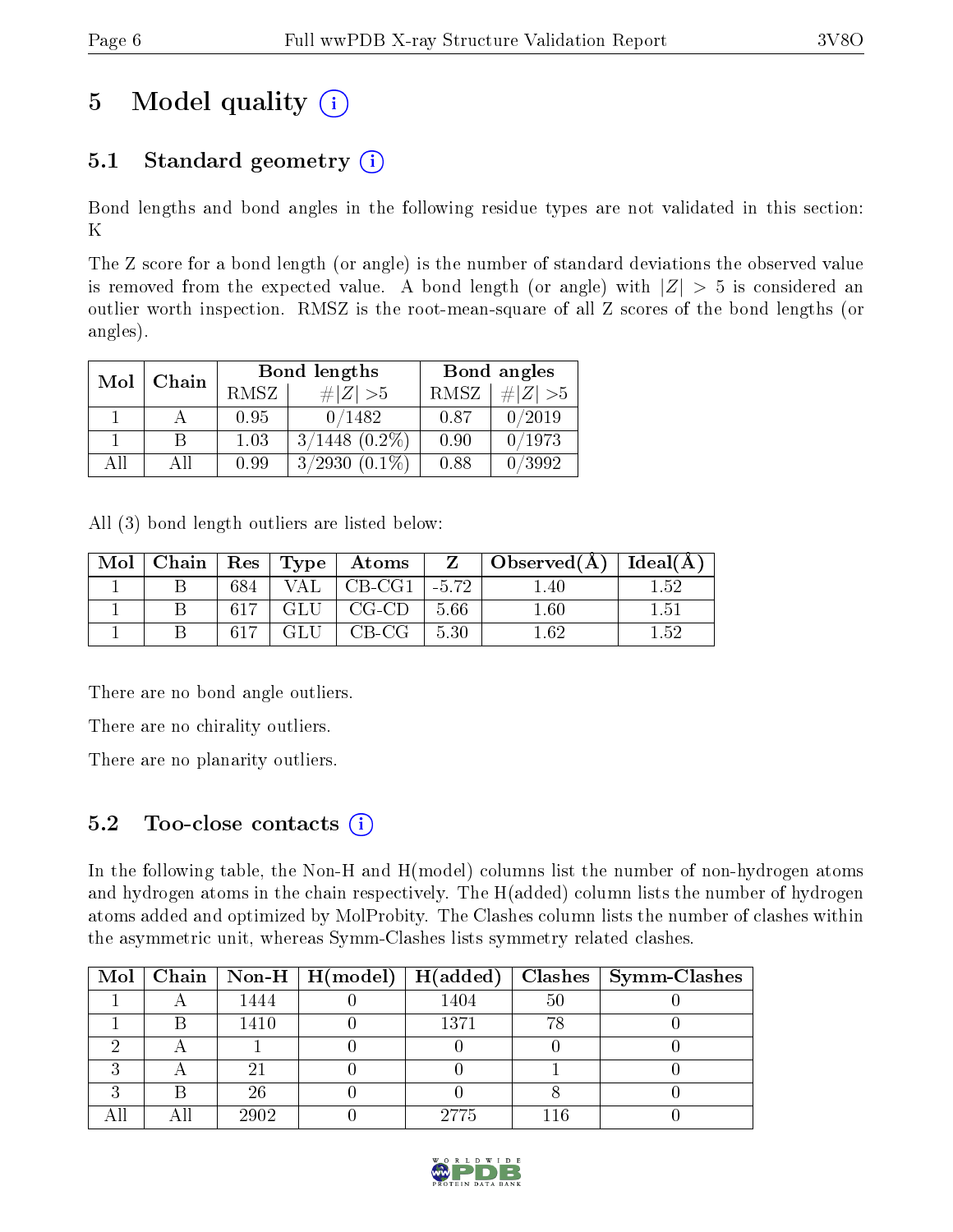The all-atom clashscore is defined as the number of clashes found per 1000 atoms (including hydrogen atoms). The all-atom clashscore for this structure is 21.

|            |  |  | All (116) close contacts within the same asymmetric unit are listed below, sorted by their clash |  |  |  |  |
|------------|--|--|--------------------------------------------------------------------------------------------------|--|--|--|--|
| magnitude. |  |  |                                                                                                  |  |  |  |  |

| Atom-1              | Atom-2                              | Interatomic    | Clash           |  |
|---------------------|-------------------------------------|----------------|-----------------|--|
|                     |                                     | distance $(A)$ | overlap $(\AA)$ |  |
| 1: A:721: ASN:ND2   | 1: A: 725: THR: HG22                | 1.63           | 1.11            |  |
| 1:A:721:ASN:HD22    | 1: A:725:THR:CG2                    | 1.68           | 1.06            |  |
| 1:B:721:ASN:ND2     | 1:B:725:THR:HG22                    | 1.70           | 1.04            |  |
| 1:B:615:LYS:HB2     | 3:B:823:HOH:O                       | 1.59           | 1.00            |  |
| 1:B:721:ASN:HD22    | 1: B: 725: THR: HG22                | 0.87           | $1.00\,$        |  |
| 1:B:721:ASN:HD22    | 1: B: 725: THR: CG2                 | 1.76           | 0.98            |  |
| 1:A:721:ASN:HD22    | 1: A:725:THR:HG22                   | 0.79           | $0.95\,$        |  |
| 1:B:723:ASP:OD1     | 1:B:725:THR:HB                      | 1.65           | 0.95            |  |
| 1:B:650:ARG:O       | 1:B:651:ASP:HB2                     | 1.69           | 0.92            |  |
| 1:B:750:PRO:O       | $1:B:751:\overline{\text{LYS:HB2}}$ | 1.70           | 0.92            |  |
| 1:A:723:ASP:OD1     | 1:A:725:THR:HB                      | 1.71           | 0.90            |  |
| 1: A: 573: LYS: HG2 | 1:A:598:GLY:HA3                     | 1.56           | 0.87            |  |
| 1:A:750:PRO:O       | 1:A:751:LYS:HB2                     | 1.74           | 0.86            |  |
| 1:B:641:HIS:NE2     | $1:B:653:PRO:H\overline{G3}$        | 1.92           | 0.83            |  |
| 1:B:683:ILE:HG21    | 1:B:686:LYS:HG3                     | 1.62           | 0.82            |  |
| 1:A:684:VAL:HG23    | 1: A:760: GLU:HB2                   | 1.62           | 0.80            |  |
| 1:B:759:GLY:O       | 1:B:760:GLU:HB2                     | 1.79           | 0.80            |  |
| 1: A: 759: GLY: O   | 1: A:760: GLU:HB2                   | 1.81           | 0.79            |  |
| 1:B:650:ARG:HH11    | 1:B:650:ARG:HB2                     | 1.48           | 0.79            |  |
| 1: A:749: VAL:HG13  | 1:A:750:PRO:HD2                     | 1.64           | 0.77            |  |
| 1:B:575:ARG:NH2     | 1:B:597:ILE:HD11                    | 1.99           | 0.77            |  |
| 1: A:749: VAL:CG1   | 1:A:750:PRO:HD2                     | 2.15           | 0.76            |  |
| 1:B:742:ILE:O       | 1:B:749:VAL:HB                      | 1.86           | 0.75            |  |
| 1: B:650: ARG:CG    | 1:B:650:ARG:HH11                    | 2.02           | 0.73            |  |
| 1:A:684:VAL:HG23    | 1: A:760: GLU:CB                    | 2.18           | 0.73            |  |
| 1:B:683:ILE:CG2     | 1:B:686:LYS:HG3                     | 2.18           | 0.73            |  |
| 1:B:684:VAL:O       | 1:B:685:ASP:HB2                     | 1.87           | 0.72            |  |
| 1:B:650:ARG:CB      | 1:B:650:ARG:HH11                    | 2.04           | 0.69            |  |
| 1: B:650: ARG:O     | 1:B:651:ASP:CB                      | 2.42           | 0.68            |  |
| 1: B: 651: ASP:O    | 3:B:821:HOH:O                       | 2.11           | 0.67            |  |
| 1:B:750:PRO:O       | 1: B: 751: LYS: CB                  | 2.45           | 0.64            |  |
| 1:B:683:ILE:HG21    | 1:B:686:LYS:CG                      | 2.29           | 0.63            |  |
| 1:A:572:GLN:HB3     | $1: A:650:ARG:N\overline{H2}$       | 2.14           | 0.62            |  |
| 1: A:760: GLU:CD    | 1: A:760: GLU:O                     | 2.38           | 0.62            |  |
| 1:B:760:GLU:OE2     | 1:B:760:GLU:O                       | 2.18           | 0.61            |  |
| 1:B:641:HIS:CD2     | 1:B:653:PRO:HB3                     | 2.36           | 0.61            |  |
| 1:B:641:HIS:CD2     | 1:B:653:PRO:HG3                     | 2.37           | 0.60            |  |

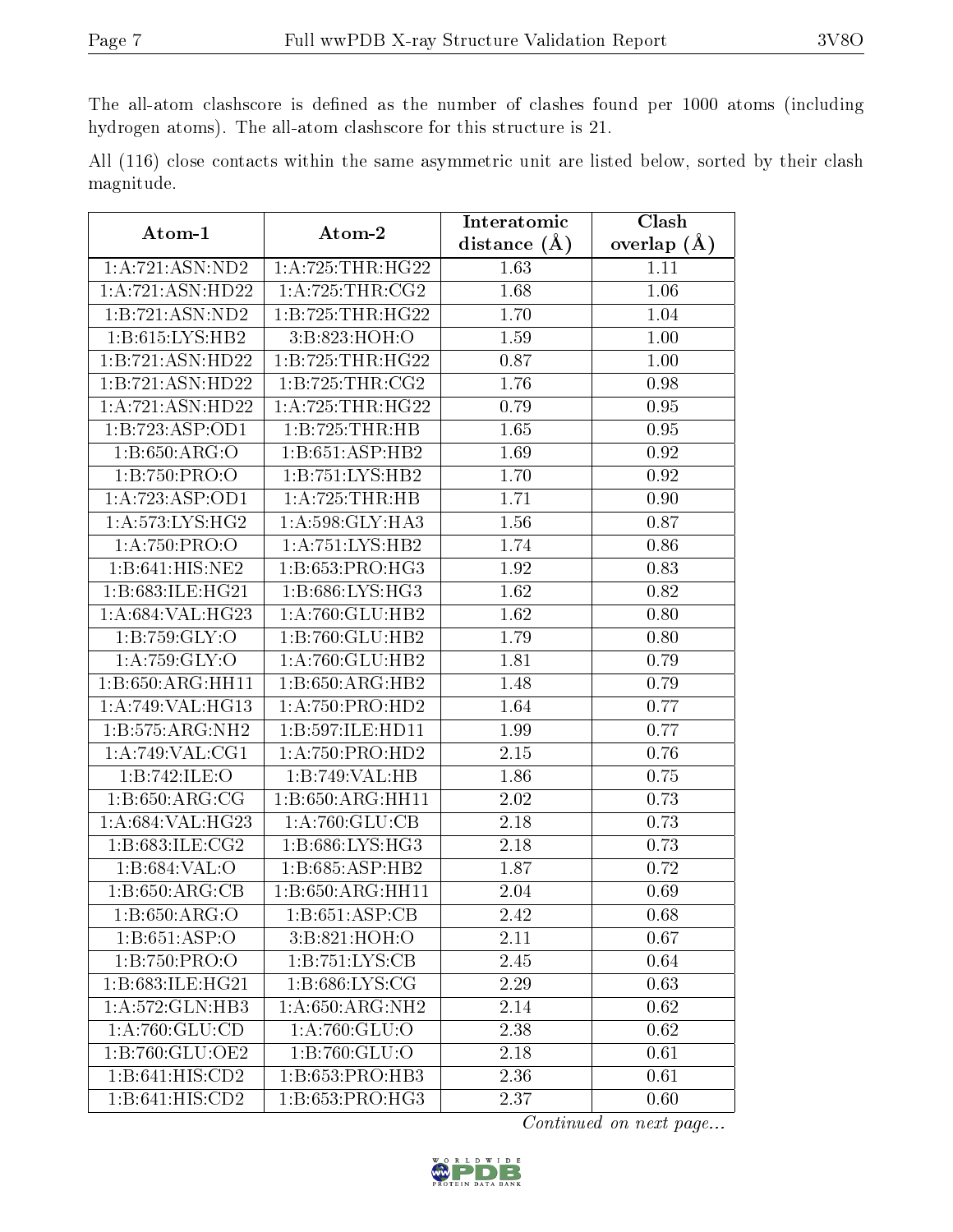| Continuea from previous page           |                              | Interatomic    | Clash         |  |
|----------------------------------------|------------------------------|----------------|---------------|--|
| Atom-1                                 | Atom-2                       | distance $(A)$ | overlap $(A)$ |  |
| 1:B:650:ARG:NH1                        | 1: B:650: ARG: HG3           | 2.16           | 0.59          |  |
| 1:B:683:ILE:HG22                       | 1: B:686: LYS: HB2           | 1.84           | 0.58          |  |
| 1:B:599:THR:HG21                       | 1:B:603:THR:HG21             | 1.85           | 0.58          |  |
| 1:A:568:GLN:HE21                       | 1:A:573:LYS:HE2              | 1.68           | 0.58          |  |
| 1: A:712:CYS:SG                        | 1:B:712:CYS:SG               | 3.02           | 0.58          |  |
| 1:A:712:CYS:HG                         | 1:B:712:CYS:HG               | 1.48           | 0.58          |  |
| 1: B:650: ARG: CG                      | 1:B:650:ARG:NH1              | 2.64           | 0.58          |  |
| 1:B:743:SER:OG                         | 3: B:820:HOH:O               | 2.17           | 0.57          |  |
| 1: B: 733: THR: HG22                   | 1: B: 734: LYS: HG3          | 1.87           | 0.57          |  |
| 1: B:668:ASP:HA                        | 1: B: 750: PRO: CG           | 2.35           | 0.57          |  |
| 1:A:712:CYS:HB3                        | 1: B: 712: CYS: SG           | 2.45           | 0.57          |  |
| 1: B:760: GLU:O                        | 1:B:760:GLU:CD               | 2.43           | 0.57          |  |
| 1: A:601: VAL:HG21                     | 3:A:920:HOH:O                | 2.05           | 0.56          |  |
| 1: A:749: VAL:CG1                      | 1: A: 750: PRO:CD            | 2.84           | 0.56          |  |
| 1: B:603:THR:CG2                       | 1: B:603:THR:O               | 2.53           | 0.55          |  |
| 1:A:634:GLU:HG3                        | 1: A:635: PRO:HD2            | 1.86           | 0.55          |  |
| 1:A:657:HIS:HE1                        | 3:B:826:HOH:O                | 1.89           | 0.55          |  |
| 1: B:683: ILE: CG2                     | 1:B:684:VAL:N                | 2.70           | $0.55\,$      |  |
| 1:B:684:VAL:HB                         | 1:B:760:GLU:HG3              | <b>1.88</b>    | 0.54          |  |
| 1: A:712: CYS:HG                       | $1:B:712:CYS:H\overline{B3}$ | 1.72           | 0.54          |  |
| 1:B:760:GLU:C                          | 1:B:760:GLU:CD               | 2.66           | 0.54          |  |
| 1:B:575:ARG:HH22                       | 1:B:597:ILE:HD11             | 1.73           | 0.53          |  |
| 1:A:571:VAL:HG23                       | 1:B:715:ASP:OD1              | 2.08           | 0.53          |  |
| 1:B:652:SER:OG                         | 1:B:653:PRO:HA               | 2.08           | 0.53          |  |
| 1:B:683:ILE:HG23                       | 1:B:684:VAL:N                | 2.24           | 0.53          |  |
| 1: B:745: GLY:O                        | 1:B:747:VAL:HG23             | $2.09\,$       | 0.53          |  |
| 1:B:717:LYS:O                          | 1:B:728:CYS:HA               | $2.09\,$       | 0.52          |  |
| 1: A:712: CYS:HG                       | 1:B:712:CYS:CB               | 2.21           | 0.52          |  |
| 1:A:650:ARG:NH1                        | 1:B:705:TYR:CD1              | 2.78           | 0.52          |  |
| 1:B:650:ARG:HH11                       | 1:B:650:ARG:HG3              | 1.72           | 0.51          |  |
| 1: B: 751: LYS: O                      | 1:B:754:PHE:CZ               | 2.64           | 0.50          |  |
| 1:B:759:GLY:O                          | 1:B:760:GLU:CB               | 2.49           | 0.50          |  |
| 1:A:749:VAL:HG12                       | 1: A: 750: PRO: HD2          | 1.94           | 0.50          |  |
| 1: A:712: CYS:SG                       | 1:B:712:CYS:HB3              | 2.51           | 0.50          |  |
| 1: A: 575: ARG: NH2                    | 1: A:597: ILE:HD11           | 2.27           | 0.50          |  |
| 1: A:760: GLU:CD                       | 1: A:760: GLU: C             | 2.71           | 0.49          |  |
| 1:B:751:LYS:O                          | 1:B:754:PHE:CE1              | 2.65           | 0.49          |  |
| 1:A:572:GLN:HB3                        | 1: A:650:ARG:HH21            | 1.78           | 0.49          |  |
| 1:B:684:VAL:HG23                       | 1:B:760:GLU:HB2              | 1.96           | 0.48          |  |
| 1: A:721: ASN:ND2                      | 1: A:725:THR:CG2             | 2.48           | 0.48          |  |
| $1:B:575:A\overline{\mathrm{RG:HH}22}$ | 1:B:597:ILE:CD1              | 2.27           | 0.47          |  |

Continued from previous page.

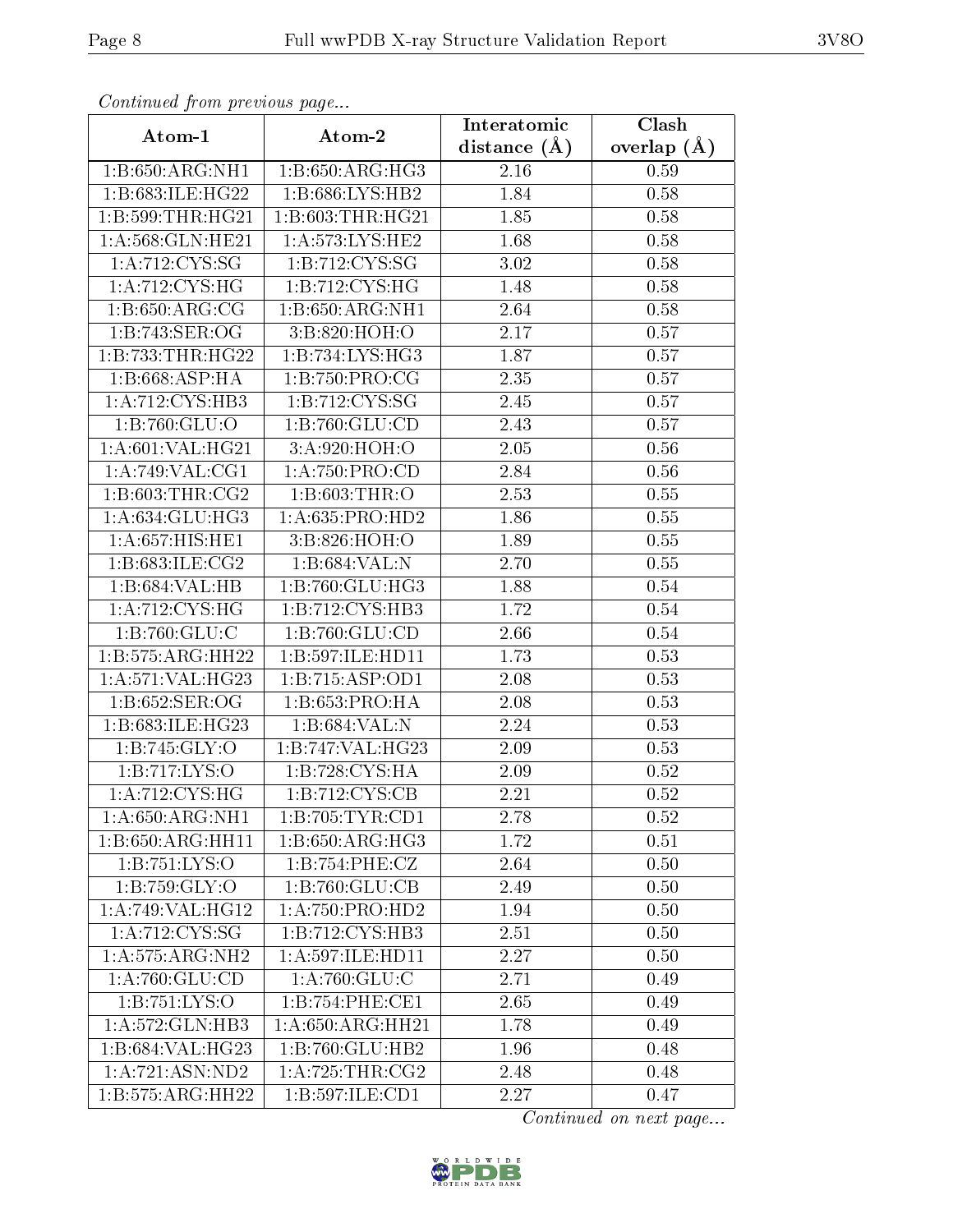| Continued from previous page   |                      | Interatomic      | $\overline{\text{Clash}}$ |
|--------------------------------|----------------------|------------------|---------------------------|
| Atom-1                         | Atom-2               | distance $(\AA)$ | overlap $(\AA)$           |
| 1:B:731:VAL:HG23               | 1:B:731:VAL:O        | $2.14\,$         | 0.47                      |
| 1: A:648: ASP:HB3              | 1: A:652: SER:HB3    | 1.96             | 0.47                      |
| 1: A:573: LYS: CG              | 1:A:598:GLY:HA3      | 2.36             | 0.46                      |
| 1:A:717:LYS:O                  | 1: A:728: CYS:HA     | 2.16             | 0.46                      |
| 1:A:760:GLU:OE1                | 1: A:760: GLU:O      | 2.34             | 0.46                      |
| 1: B:630: TYR:CD2              | 1:B:632:PRO:HD3      | 2.50             | 0.46                      |
| 1:B:680:THR:HG22               | 3:B:809:HOH:O        | $2.14\,$         | 0.46                      |
| 1: A:581:LEU:HA                | 1: A:581:LEU:HD12    | 1.72             | 0.46                      |
| 1:B:603:THR:HG23               | 1: B:603:THR:O       | 2.15             | 0.45                      |
| 1:B:683:ILE:N                  | 3:B:817:HOH:O        | 2.46             | 0.45                      |
| 1:B:641:HIS:CD2                | 1:B:653:PRO:CG       | 3.00             | 0.45                      |
| 1: A:655: ILE:N                | 1: A: 655: ILE: HD13 | 2.33             | 0.44                      |
| 1:B:683:ILE:CG2                | 1:B:686:LYS:CG       | 2.89             | 0.44                      |
| 1:B:721:ASN:ND2                | 1:B:725:THR:CG2      | 2.55             | 0.44                      |
| 1:B:577:TRP:O                  | 1:B:592:PHE:HB2      | 2.17             | 0.44                      |
| 1: A:668: ASP:OD1              | 1: A:668: ASP: N     | 2.47             | 0.44                      |
| 1:B:731:VAL:CG2                | 1:B:731:VAL:O        | 2.66             | 0.43                      |
| 1:B:645:ASP:HA                 | 3:B:824:HOH:O        | 2.18             | 0.43                      |
| 1: B:615: LYS: CB              | 3:B:823:HOH:O        | 2.41             | 0.43                      |
| 1:B:608:ILE:HG21               | 1:B:614:ALA:HB3      | 2.00             | 0.43                      |
| 1: B:683: ILE: CG2             | 1: B:686: LYS: HB2   | 2.47             | 0.43                      |
| 1: A: 733: THR: HG22           | 1: A:734:LYS:HG3     | 2.02             | 0.42                      |
| 1:A:715:ASP:OD1                | 1:B:573:LYS:HE3      | 2.19             | 0.42                      |
| 1:A:731:VAL:HA                 | 1:A:732:PRO:HD2      | 1.91             | 0.42                      |
| 1: B:581:LEU:HG                | 1:B:654:PHE:CG       | 2.55             | 0.42                      |
| 1:B:688:ALA:O                  | 1:B:729:SER:HA       | 2.19             | 0.42                      |
| 1: A:615: LYS:H                | 1:A:615:LYS:HE2      | 1.85             | 0.42                      |
| $1: B:641: HIS: \overline{CG}$ | 1:B:653:PRO:HB3      | 2.55             | 0.42                      |
| 1:A:712:CYS:HB3                | 1:B:712:CYS:HG       | 1.85             | 0.42                      |
| 1:A:612:SER:HB3                | 1:A:634:GLU:HB2      | 2.03             | 0.41                      |
| 1: A:653: PRO:HD2              | 1:B:655:ILE:HB       | 2.03             | 0.41                      |
| 1:A:600:GLU:O                  | 1: A:603:THR:HB      | 2.21             | 0.41                      |
| 1:B:599:THR:HG21               | 1: B:603:THR:CG2     | 2.49             | 0.41                      |
| 1: A:603:THR:CG2               | 1:A:603:THR:O        | 2.68             | 0.41                      |
| 1: A:608: ILE: HA              | 1: A:608: ILE: HD13  | 1.81             | 0.41                      |
| 1:B:618:CYS:SG                 | 1:B:626:CYS:SG       | 3.17             | 0.40                      |
| 1:A:712:CYS:CB                 | 1:B:712:CYS:SG       | 3.09             | 0.40                      |
| 1:A:749:VAL:HG12               | 1: A:750: PRO:CD     | 2.51             | 0.40                      |

Continued from previous page.

There are no symmetry-related clashes.

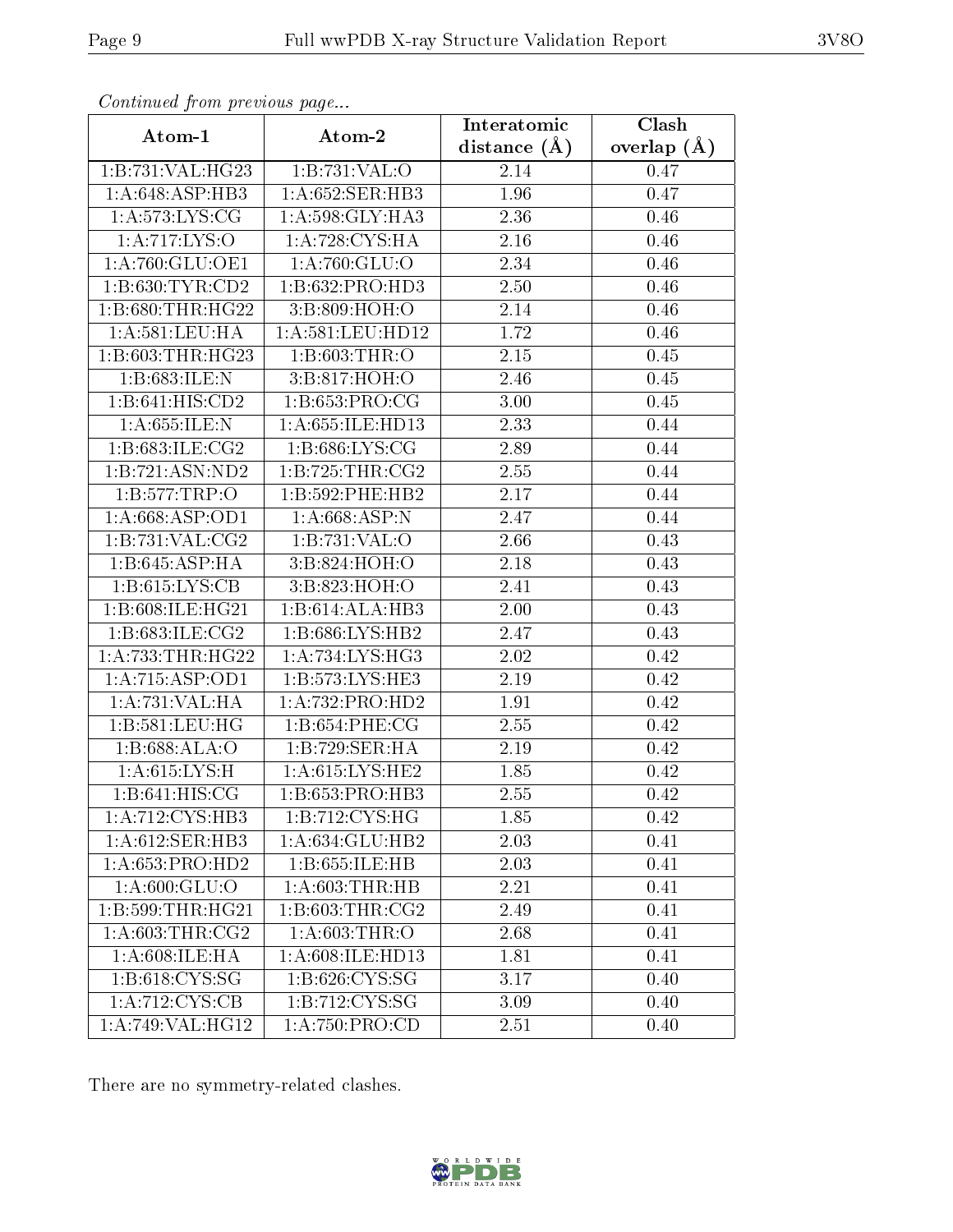### 5.3 Torsion angles (i)

#### 5.3.1 Protein backbone  $(i)$

In the following table, the Percentiles column shows the percent Ramachandran outliers of the chain as a percentile score with respect to all X-ray entries followed by that with respect to entries of similar resolution.

The Analysed column shows the number of residues for which the backbone conformation was analysed, and the total number of residues.

| Mol | Chain | Analysed                      | Favoured              | $\blacksquare$ Allowed $\blacksquare$ | Outliers | Percentiles |                         |
|-----|-------|-------------------------------|-----------------------|---------------------------------------|----------|-------------|-------------------------|
|     |       | $191/194(98\%)$               | $\frac{1}{184}$ (96%) | 7(4%)                                 |          |             | $\vert$ 100 $\vert$ 100 |
|     |       | $186/194$ (96\%)   178 (96\%) |                       | 6 $(3%)$                              | $2(1\%)$ | 14          | 41                      |
| All | Аll   | 377/388(97%)                  | $ 362(96\%)$          | $13(3\%)$                             | $2(0\%)$ | 29          | 61                      |

All (2) Ramachandran outliers are listed below:

| Mol | Chain | Res | Type |
|-----|-------|-----|------|
|     |       |     |      |
|     |       |     |      |

#### 5.3.2 Protein sidechains  $(i)$

In the following table, the Percentiles column shows the percent sidechain outliers of the chain as a percentile score with respect to all X-ray entries followed by that with respect to entries of similar resolution.

The Analysed column shows the number of residues for which the sidechain conformation was analysed, and the total number of residues.

| Mol | Chain | Analysed          | Rotameric   Outliers |            | Percentiles                   |  |  |
|-----|-------|-------------------|----------------------|------------|-------------------------------|--|--|
|     |       | $155/155$ (100\%) | 137 (88%)            | $18(12\%)$ | $\overline{5}$<br>$\sqrt{17}$ |  |  |
|     | B.    | $152/155(98\%)$   | 131 $(86\%)$         | $21(14\%)$ | $\overline{3}$<br> 11         |  |  |
| All | All   | $307/310(99\%)$   | 268 $(87%)$          | 39 $(13%)$ | "4,                           |  |  |

All (39) residues with a non-rotameric sidechain are listed below:

| Mol | Chain | Res | Type |
|-----|-------|-----|------|
|     |       | 573 | LYS  |
|     |       | 581 | LEU  |
|     |       | 597 | ILE. |
|     |       | 601 | VΔI  |

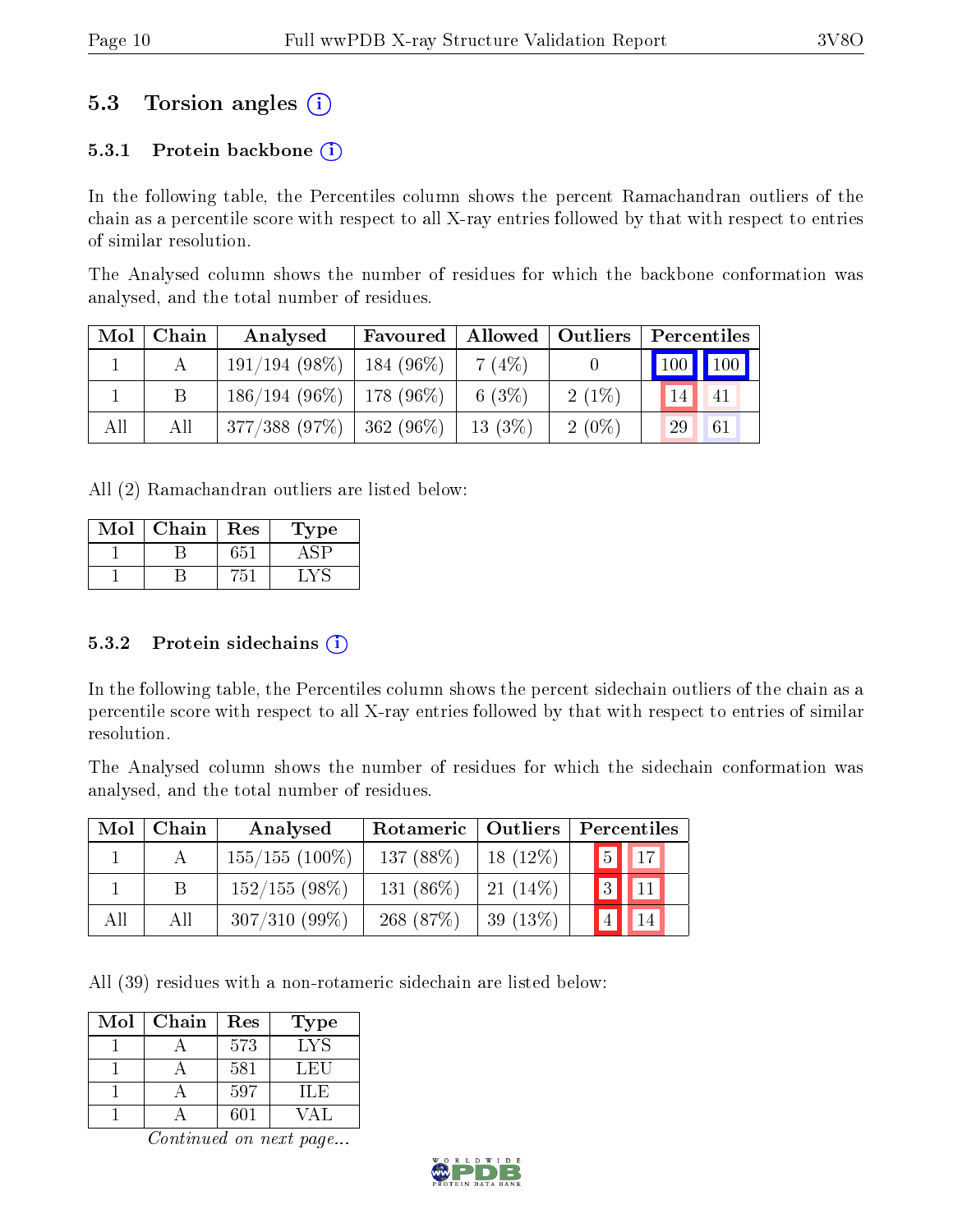| Mol            | Chain                    | $\operatorname{Res}% \left( \mathcal{N}\right) \equiv\operatorname{Res}(\mathcal{N}_{0})\left( \mathcal{N}_{0}\right) ^{2}$ | Type                       |
|----------------|--------------------------|-----------------------------------------------------------------------------------------------------------------------------|----------------------------|
| $\overline{1}$ | $\overline{\rm A}$       | 603                                                                                                                         | THR                        |
| $\mathbf{1}$   | $\overline{A}$           | 609                                                                                                                         | <b>GLU</b>                 |
| $\overline{1}$ | $\overline{A}$           | 615                                                                                                                         | $\overline{\text{LYS}}$    |
| $\mathbf{1}$   | $\overline{A}$           | 617                                                                                                                         | $\widetilde{{\rm GLU}}$    |
| $\mathbf 1$    | $\overline{A}$           | 650                                                                                                                         | $\overline{\rm{ARG}}$      |
| $\mathbf{1}$   | $\overline{A}$           | 652                                                                                                                         | <b>SER</b>                 |
| $\overline{1}$ | $\overline{A}$           | 680                                                                                                                         | THR                        |
| $\mathbf{1}$   | $\overline{A}$           | 683                                                                                                                         | ILE                        |
| $\mathbf{1}$   | $\overline{A}$           | 716                                                                                                                         | <b>ILE</b>                 |
| $\overline{1}$ | $\frac{\overline{A}}{A}$ | $\overline{717}$                                                                                                            | $\overline{\text{LYS}}$    |
| $\mathbf{1}$   |                          | 725                                                                                                                         | <b>THR</b>                 |
| $\overline{1}$ | $\overline{A}$           | 731                                                                                                                         | $\overline{\text{VAL}}$    |
| $\mathbf{1}$   | $\overline{A}$           | 733                                                                                                                         | <b>THR</b>                 |
| $\mathbf{1}$   | $\overline{A}$           | 751                                                                                                                         | $\overline{\text{LYS}}$    |
| $\mathbf 1$    | $\overline{\mathrm{B}}$  | 581                                                                                                                         | LEU                        |
| $\overline{1}$ | $\overline{\text{B}}$    | 597                                                                                                                         | ILE                        |
| $\overline{1}$ | $\overline{\mathrm{B}}$  | 601                                                                                                                         | $\overline{\text{VAL}}$    |
| $\mathbf 1$    | $\overline{\mathrm{B}}$  | 603                                                                                                                         | <b>THR</b>                 |
| $\mathbf{1}$   | $\overline{\mathrm{B}}$  | 609                                                                                                                         | $\overline{\text{GLU}}$    |
| $\overline{1}$ | $\overline{\mathrm{B}}$  | 613                                                                                                                         | $\overline{\text{GLN}}$    |
| $\mathbf{1}$   | B                        | 617                                                                                                                         | GLU                        |
| $\overline{1}$ | $\overline{\mathrm{B}}$  | 629                                                                                                                         | $\overline{\rm ARG}$       |
| $\mathbf{1}$   | $\overline{\mathrm{B}}$  | 650                                                                                                                         | $\overline{\rm A}{\rm RG}$ |
| $\overline{1}$ | $\overline{\mathrm{B}}$  | 655                                                                                                                         | $\overline{\text{ILE}}$    |
| $\mathbf{1}$   | $\overline{\mathrm{B}}$  | 680                                                                                                                         | THR                        |
| $\overline{1}$ | $\overline{\mathrm{B}}$  | 683                                                                                                                         | ILE                        |
| $\mathbf{1}$   | $\overline{\mathrm{B}}$  | 686                                                                                                                         | $\overline{\text{LYS}}$    |
| $\mathbf{1}$   | $\overline{\mathrm{B}}$  | 716                                                                                                                         | ILE                        |
| $\overline{1}$ | $\overline{\mathrm{B}}$  | 717                                                                                                                         | $\overline{\mathrm{LYS}}$  |
| 1              | B                        | 725                                                                                                                         | THR                        |
| $\mathbf{1}$   | Β                        | 731                                                                                                                         | VAL                        |
| $\mathbf 1$    | Β                        | 733                                                                                                                         | THR                        |
| $\mathbf 1$    | B                        | 743                                                                                                                         | <b>SER</b>                 |
| $\mathbf 1$    | Β                        | 749                                                                                                                         | $\overline{\text{VAL}}$    |
| $\mathbf{1}$   | Β                        | 751                                                                                                                         | <b>LYS</b>                 |

Continued from previous page...

Some sidechains can be flipped to improve hydrogen bonding and reduce clashes. All (7) such sidechains are listed below:

| Mol | Chain | Res | Гуре |
|-----|-------|-----|------|
|     |       | 568 | GLN  |
|     |       | 572 | GL N |
|     |       | 641 |      |

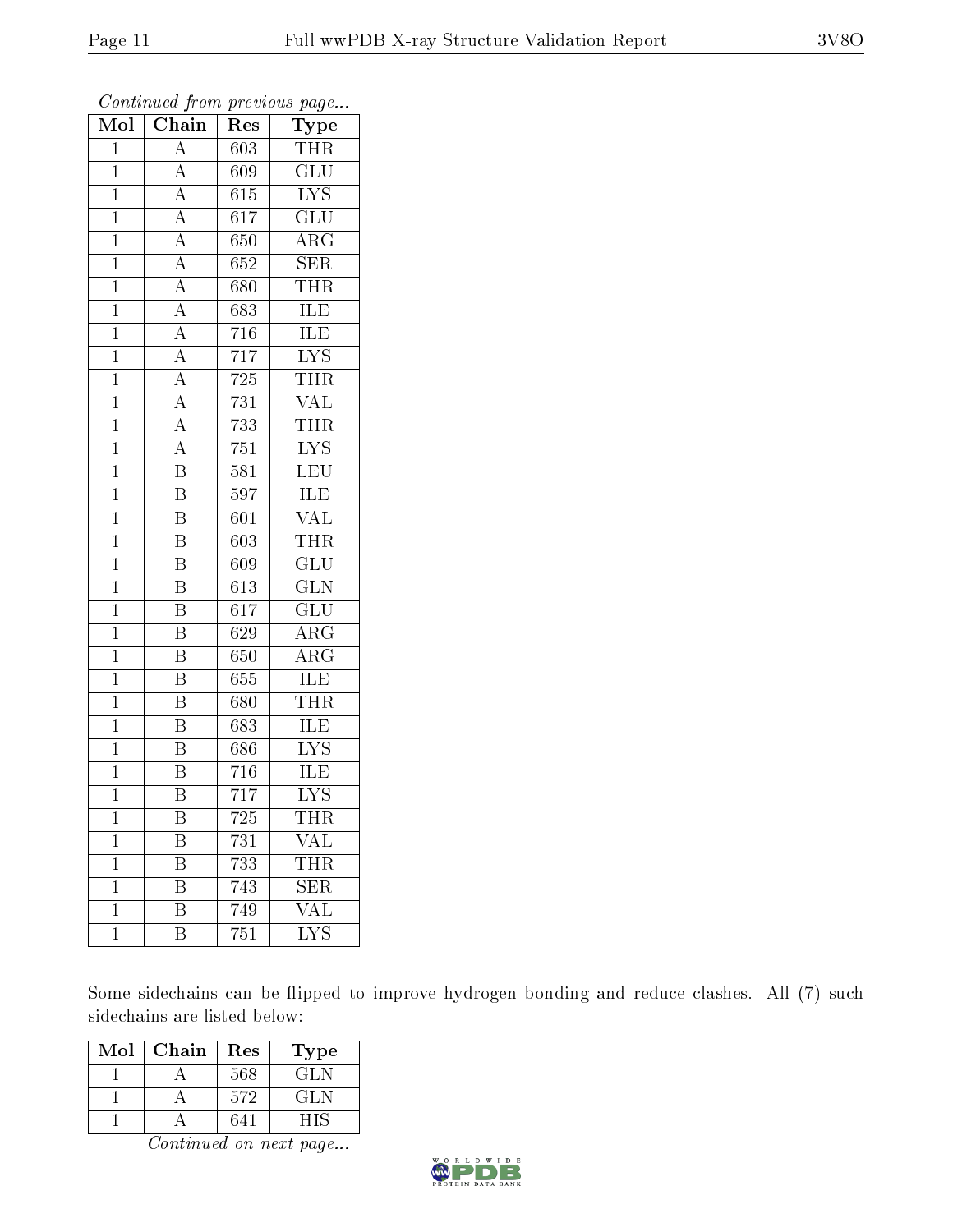Continued from previous page...

| Mol | Chain | Res | Type       |
|-----|-------|-----|------------|
|     |       | 657 | <b>HIS</b> |
|     |       | 721 | ASN        |
|     |       | 641 | HIS        |
|     |       | 721 | A SN       |

#### 5.3.3 RNA (i)

There are no RNA molecules in this entry.

#### 5.4 Non-standard residues in protein, DNA, RNA chains  $(i)$

There are no non-standard protein/DNA/RNA residues in this entry.

#### 5.5 Carbohydrates  $(i)$

There are no carbohydrates in this entry.

#### 5.6 Ligand geometry  $(i)$

Of 1 ligands modelled in this entry, 1 is monoatomic - leaving 0 for Mogul analysis.

There are no bond length outliers.

There are no bond angle outliers.

There are no chirality outliers.

There are no torsion outliers.

There are no ring outliers.

No monomer is involved in short contacts.

#### 5.7 [O](https://www.wwpdb.org/validation/2017/XrayValidationReportHelp#nonstandard_residues_and_ligands)ther polymers (i)

There are no such residues in this entry.

#### 5.8 Polymer linkage issues (i)

There are no chain breaks in this entry.

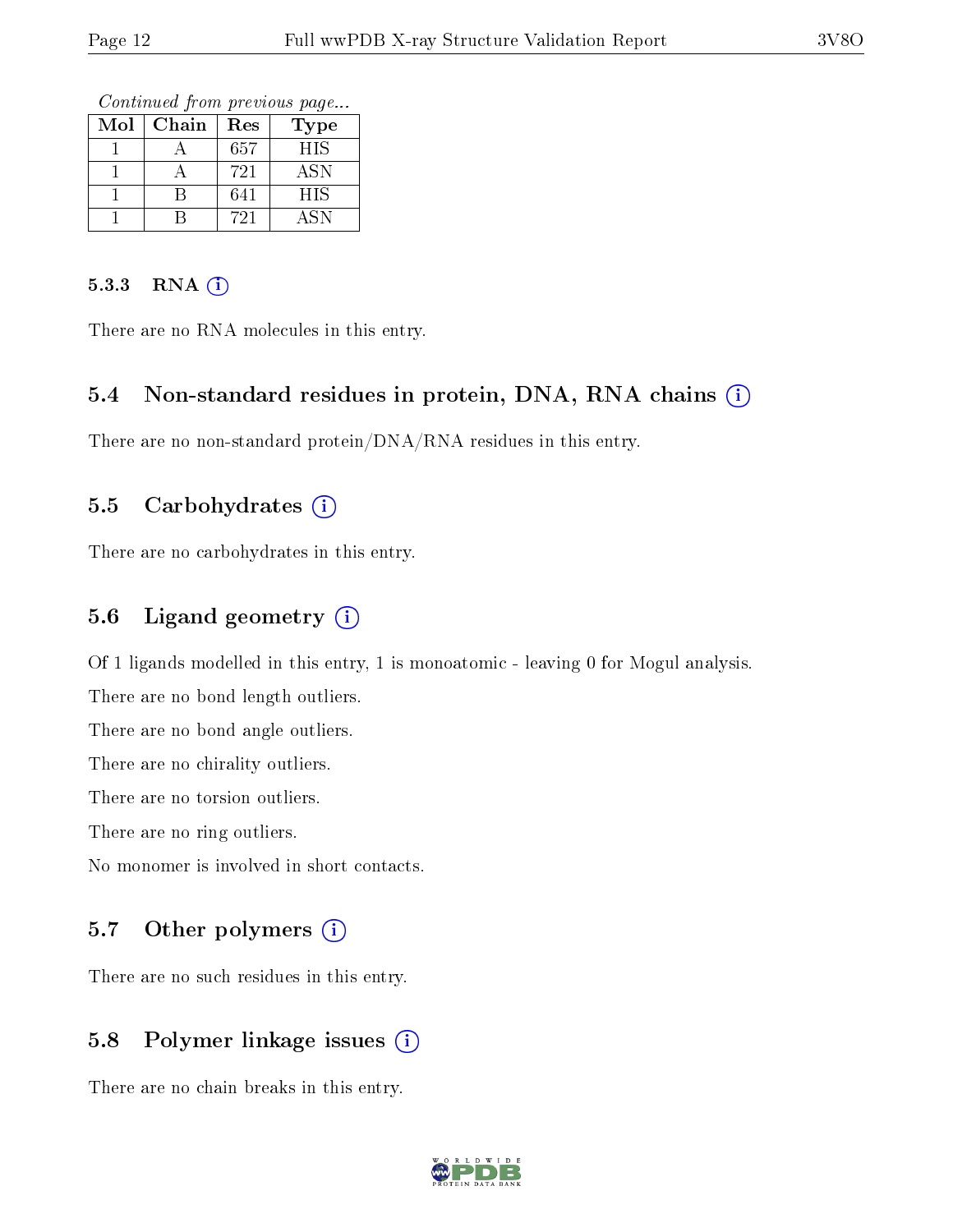## 6 Fit of model and data  $\left( \cdot \right)$

### 6.1 Protein, DNA and RNA chains (i)

In the following table, the column labelled  $#RSRZ>2'$  contains the number (and percentage) of RSRZ outliers, followed by percent RSRZ outliers for the chain as percentile scores relative to all X-ray entries and entries of similar resolution. The OWAB column contains the minimum, median,  $95<sup>th</sup>$  percentile and maximum values of the occupancy-weighted average B-factor per residue. The column labelled  $Q < 0.9$  lists the number of (and percentage) of residues with an average occupancy less than 0.9.

| Mol | Chain | Analysed         | ${ <\hspace{-1.5pt}{\mathrm{RSRZ}} \hspace{-1.5pt}>}$ | $\#\text{RSRZ}{>}2$ |                   | $OWAB(A^2)$    | $\rm Q\textcolor{black}{<}0.9$ |
|-----|-------|------------------|-------------------------------------------------------|---------------------|-------------------|----------------|--------------------------------|
|     |       | 193/194(99%)     | $-0.19$                                               | $4(2\%)$ 63         | 54                | 12, 25, 56, 70 |                                |
|     |       | $188/194(96\%)$  | $-0.26$                                               | $3(1\%)$ 72 66      |                   | 12, 25, 56, 70 |                                |
| All | All   | $381/388$ (98\%) | $-0.23$                                               | $7(1\%)$ 68         | $\blacksquare$ 61 | 12, 25, 56, 70 |                                |

All (7) RSRZ outliers are listed below:

| Mol | Chain | Res | Type       | <b>RSRZ</b> |
|-----|-------|-----|------------|-------------|
|     |       | 600 | GLU        | 2.9         |
| 1   | R     | 600 | GLU        | 2.7         |
|     |       | 683 | <b>ILE</b> | 2.7         |
| 1   | R     | 602 | <b>GLY</b> | 2.3         |
| 1   |       | 622 | <b>GLY</b> | 2.2         |
|     |       | 603 | THR        | 2.1         |
|     |       | 602 | <b>GLY</b> | 2.1         |

### 6.2 Non-standard residues in protein, DNA, RNA chains (i)

There are no non-standard protein/DNA/RNA residues in this entry.

### 6.3 Carbohydrates (i)

There are no carbohydrates in this entry.

### 6.4 Ligands  $(i)$

In the following table, the Atoms column lists the number of modelled atoms in the group and the number defined in the chemical component dictionary. The B-factors column lists the minimum, median,  $95<sup>th</sup>$  percentile and maximum values of B factors of atoms in the group. The column labelled  $Q< 0.9$ ' lists the number of atoms with occupancy less than 0.9.